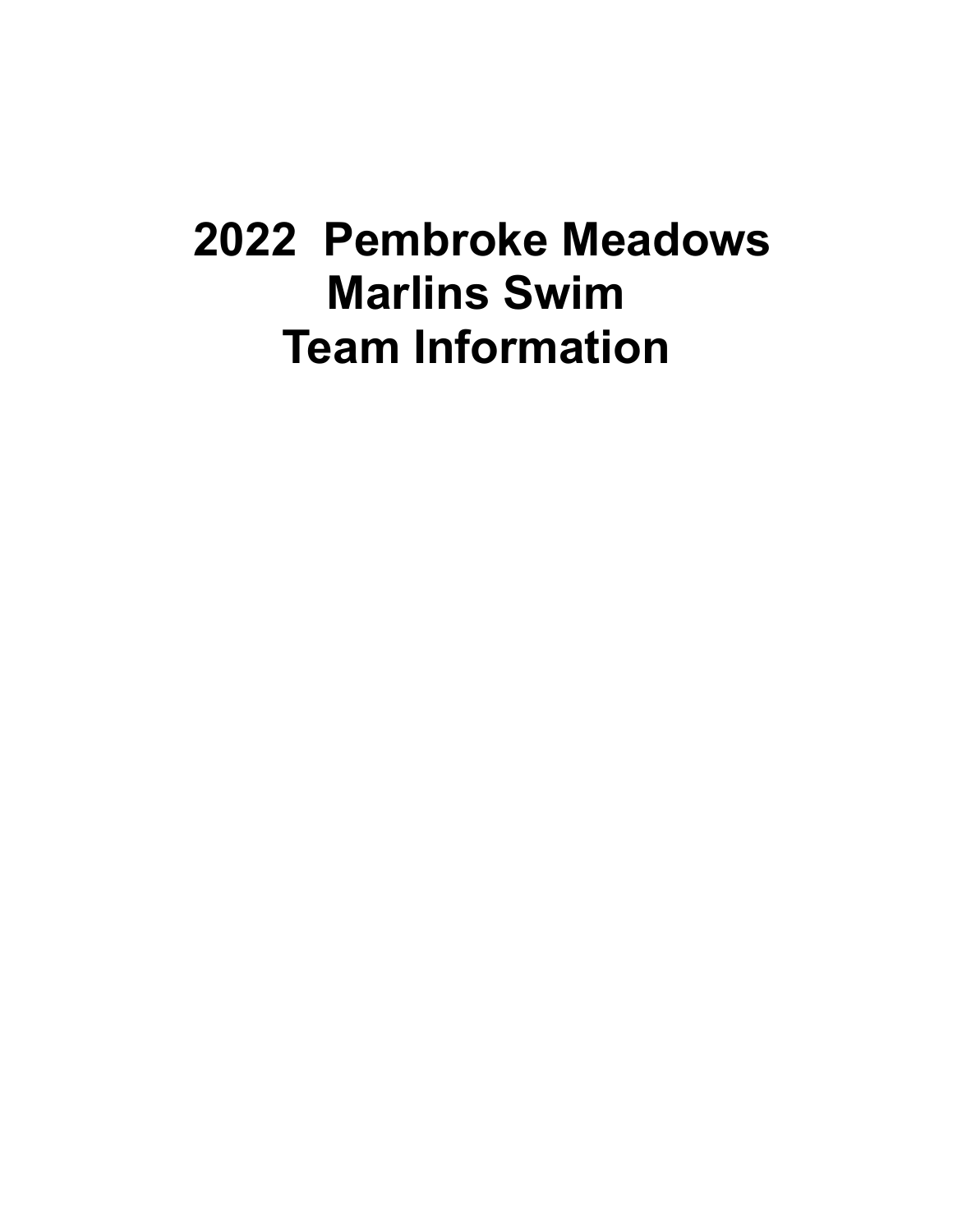### **Contents**

Welcome Meet the Coaches/ Team **Representatives Schedule** What to Expect Information for New Families How Can I Help? Glossy For Survival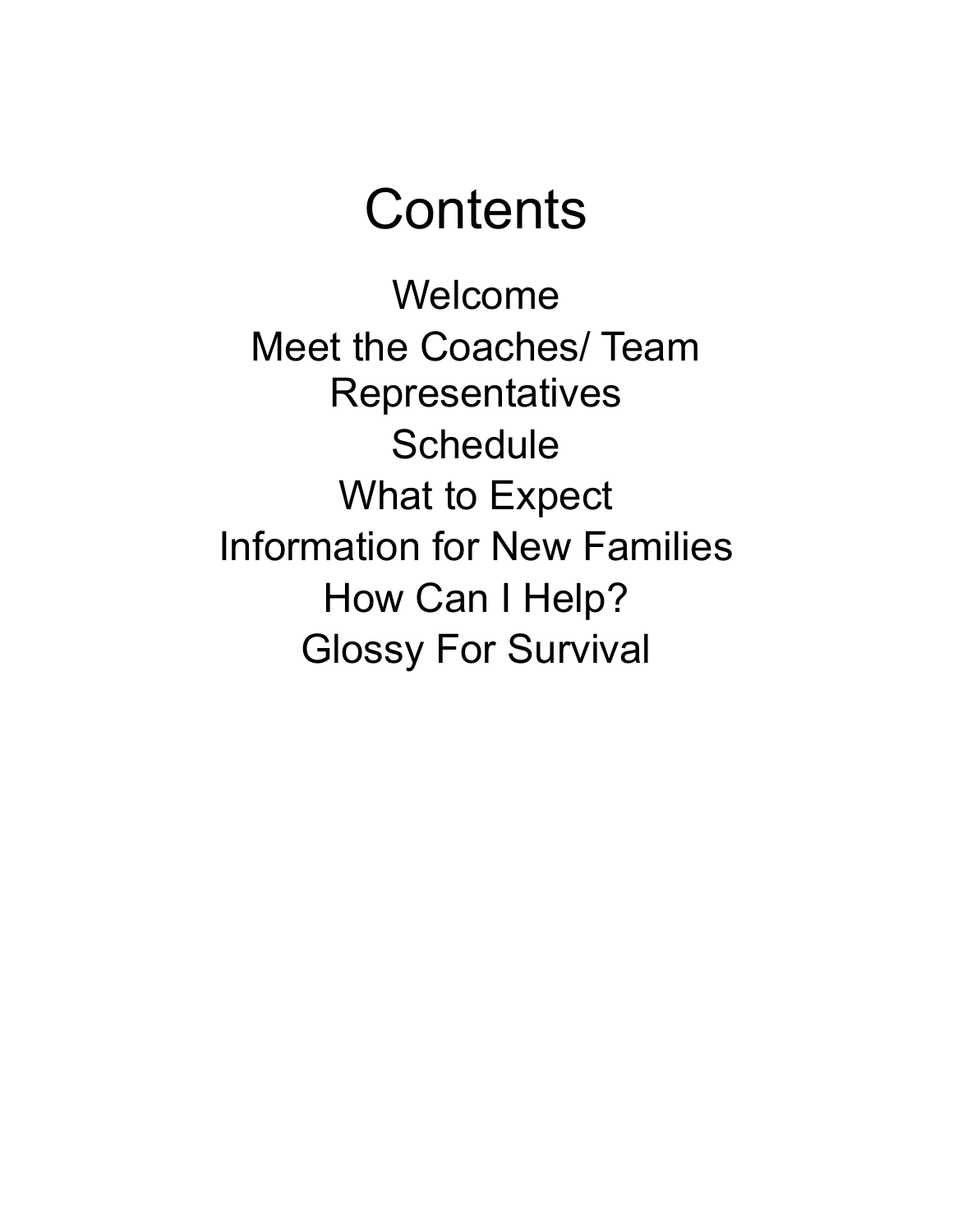#### **Welcome to the Pembroke Meadows Swim Team, Home of the Marlins**

*Having graduated from the program after 11 years of swimming for the Marlins, I am pleased to write on behalf of this team, its loyal families, and its dedicated coaches. This swim team played an integral part in my summer activities from age 8 until age 18. I attended practice several times each week, and looked forward to the meets, often with my eyes set on goal times for myself and others. Over the years, my motivation increased, and the memories accumulated, both as I became dedicated to the values of this program. I learned that teamwork and having a positive attitude are essential and that hard work and trying your best brings rewards.*

*The pride of being a Marlin and the meaning and significance of being part of this team got stronger as I realized that the number of my summers was slipping away. Unavoidably my final season arrived, but I enjoyed every moment of it, and it was great to finish as a part of such a spectacular team. It was my pleasure and my honor to spend 11 summers competing as a mighty Marlin and ultimately departing as a member of the 2007 undefeated Dolphin Division Champion team.*

*Notably, the talented and enthusiastic coaching combined with extraordinary adult volunteers is vital to stage a VBSL swim meet at Pembroke Meadows. We swimmers are fortunate to benefit from such efforts. Pembroke Meadows has so many parent volunteers committed to the success of the team ─parents that arrive at the pool before sunrise on Saturday mornings to set up concessions, prepare the parking lot, start the CTS, and complete countless other tasks necessary to run a swim meet. These men and women should be appreciated immensely and always deserve many thanks.*

*Pembroke Meadows carries a remarkable record of success, and so I urge each and every one of you, parents and swimmers alike, to get involved and keep the Marlins' winning and worthy traditions alive for years to come.*

> Laura Barry PM Marlin 1996-2007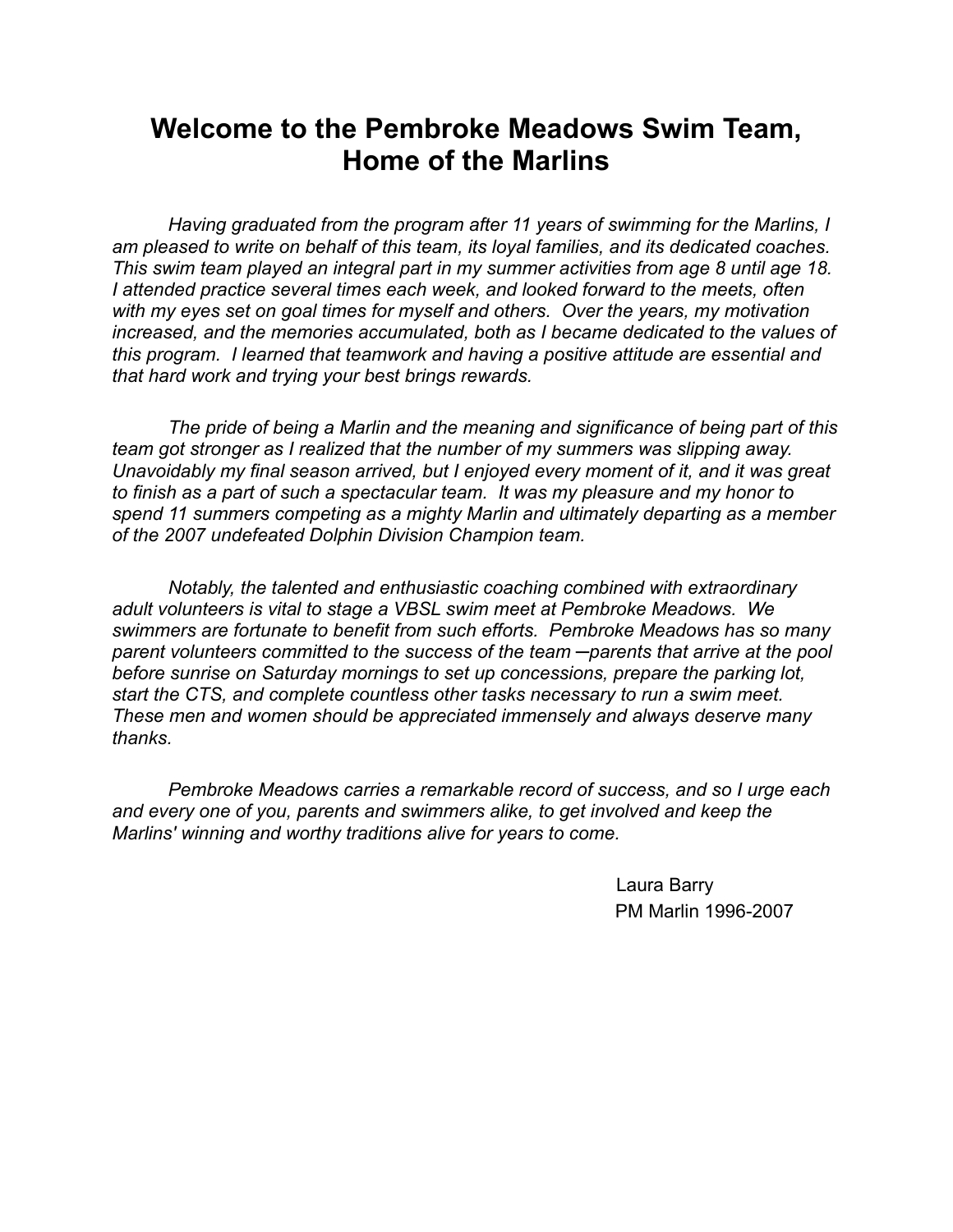## Meet Our Coaches & Team Representatives

**Head Coach:** 

Mike Zmuda

Assistant Coaches:

Emily Barry Ryan Hillery Russell Hronek Savannah Hoover Summer Sampson Sam Westmont Miles Williams

Team Representatives:

Jane Orem: [janeorem@cox.net](mailto:janeorem@cox.net) (757-285-0030) Tara Hoover: [thoover8@cox.net](mailto:thoover8@cox.net)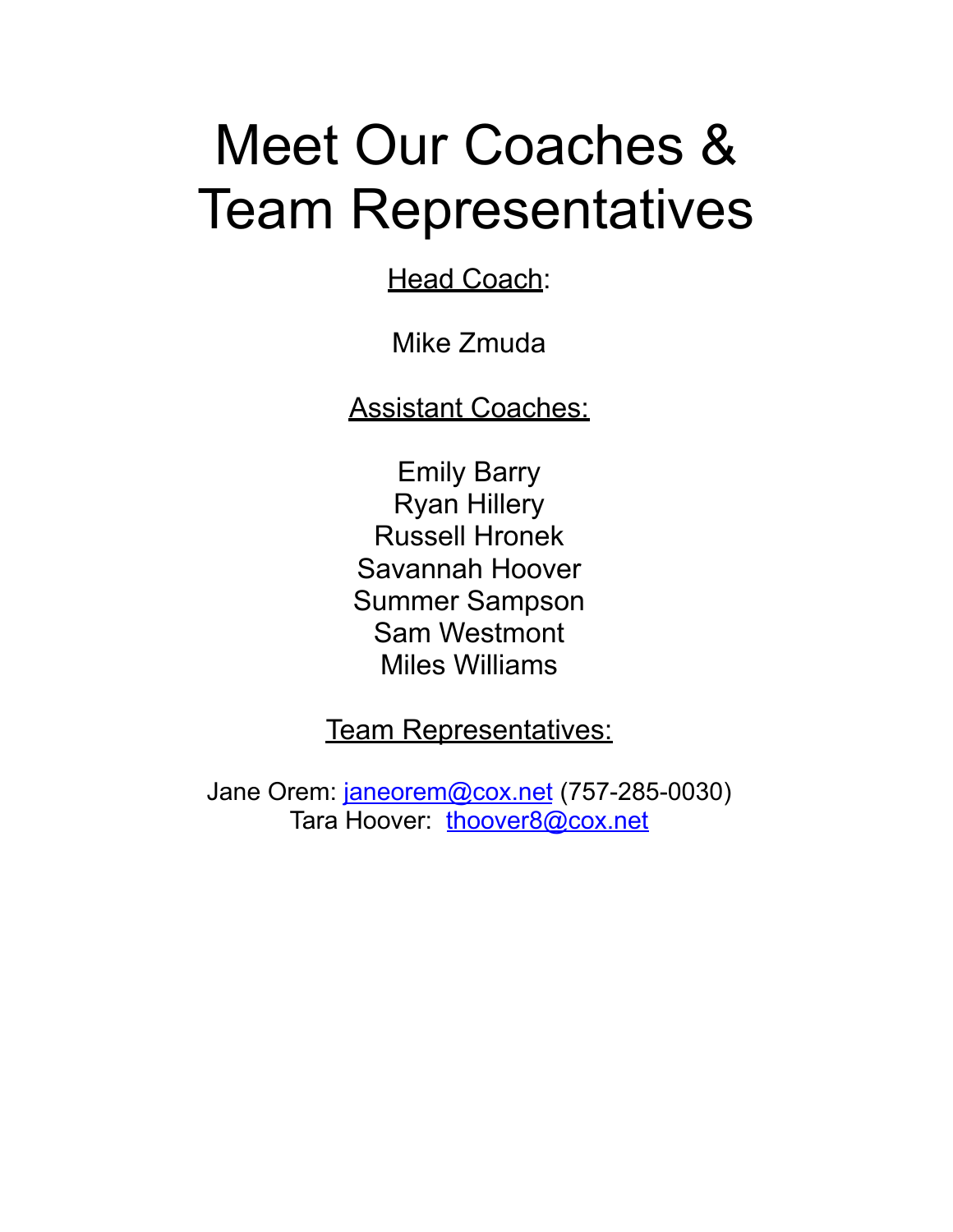## Meet Schedule

|  | June 18 <sup>th</sup> (SAT) Practice Meet (12 & Under Only) 8am  |
|--|------------------------------------------------------------------|
|  | June 25 <sup>th</sup> (SAT) Marlins @ Oceana (AWAY) 8am          |
|  | June 29 <sup>th</sup> (WED) Marlins @ Little Neck (AWAY) 5pm     |
|  | July 9 <sup>th</sup> (SAT) Mini Marlin Meet (6 & Under Only) 9am |
|  | July 19 <sup>th</sup> (TUE) Marlins vs Alanton (HOME) 4pm        |
|  | July 23rd (SAT) Marlins vs Club Brittany (HOME) 8am              |

END OF REGULAR SEASON

July 30th (SAT) DIVISIONALS @ ALANTON 8:15 am August 6th (SAT) ALL STARS @ LITTLE NECK 8:15 am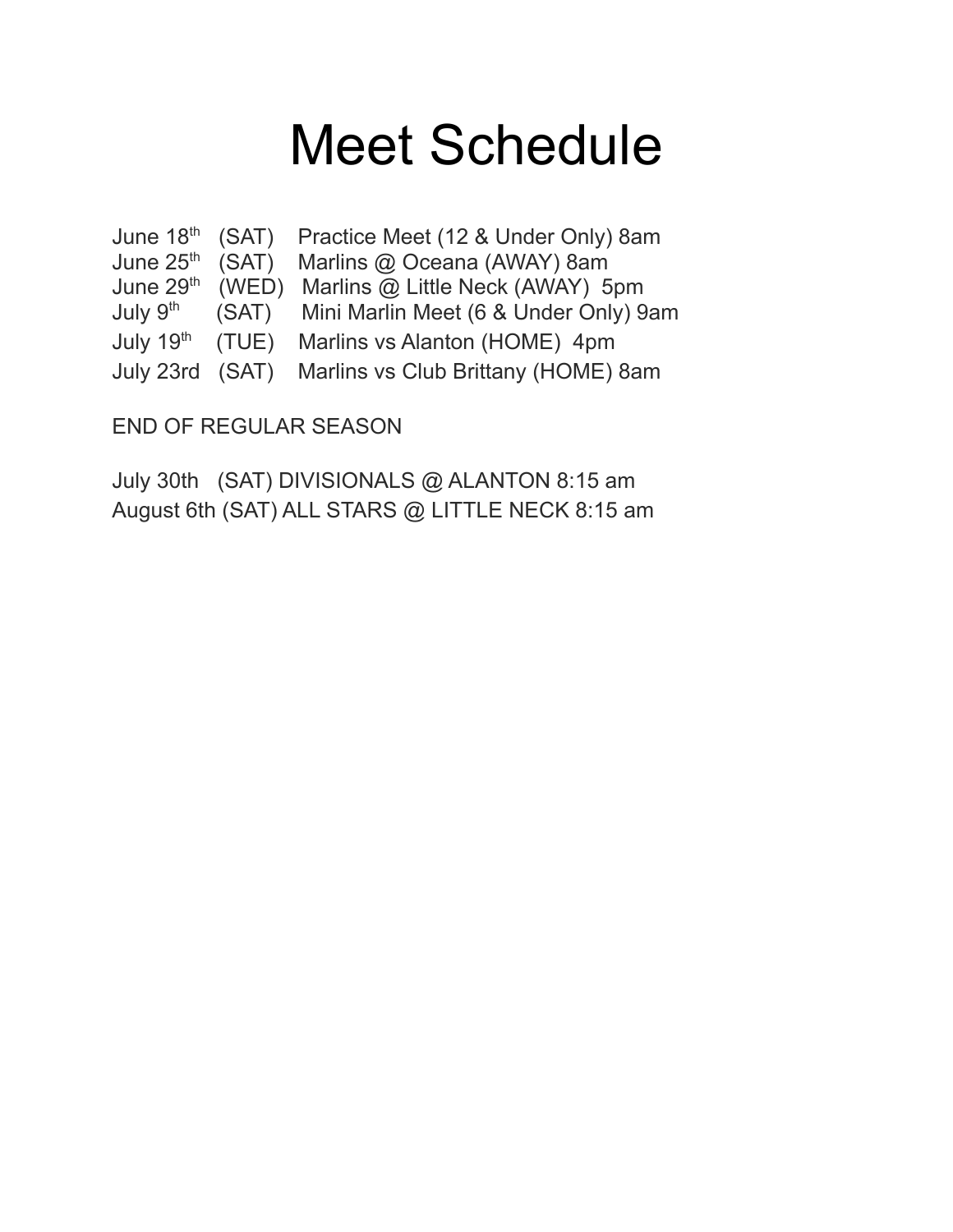# What to expect at a "Meet"

- Sign Out for meet by Tuesday's practice so that the coaches can plan their meets.
- Arrive Early meets generally start at 8:00 am and swimmers should arrive at the pool by 7:15 am. Meet sheets are available for minimal costs depending on the location of the meet, these are master lists for all events.
- Volunteer! It is imperative that parents lend a hand to make these swim meets go as efficiently as possible. Volunteers can do a variety of jobs that include: runners, concessions, timers, stroke/turn judges, set-up, clean-up & much more.
- Bring Your Sharpies yes, markers to write on your child! Information should include: Event #, Heat #, Lane # & if your child is a relay participant, the (#).

Report to the Clerk of the Course: Also known as the "zoo keeper," the clerk station is located at the rear corner (east/river's edge) and is where all swimmers must check in prior to their event. All events begin at this side of the pool.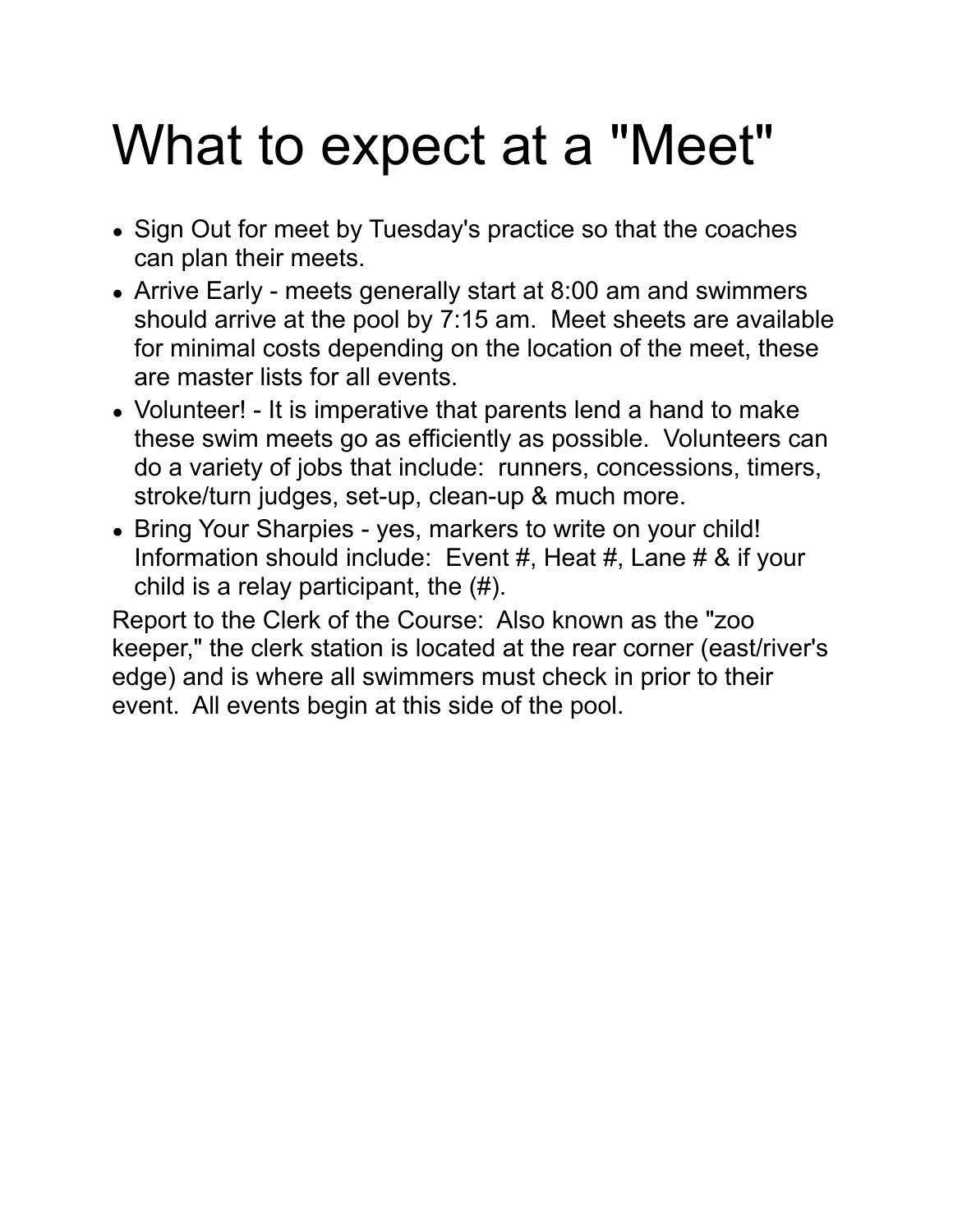### **Information for New Families**

- **●** Arrive at the pool an hour before the meet starts. Lots of things are happening and pool decks get very noisy and crowded. At home meets, and at practice, park on angles against the tree line.
- **●** VOLUNTEER! It is a great way to get involved with the team, and it helps the meet run much more smoothly. This is imperative if we are the home team. Swimming is a sport that thrives on parent volunteers. There are all types of jobs for all types of people. Report to them on time to keep the meet running.
- **●** Bring cash (small bills very helpful), chairs, towels, sunscreen, a sharpie, and most important, sportsmanship and TEAM SPIRIT!
- Swim caps are available for swimmers at practice and at meets. Caps are not required at practice, but heavily encouraged at meets, especially for those who have longer hair. Latex ones are \$5 and silicone ones are \$15. Exact change is appreciated.
- You are allowed to set up tents the morning of the meet. You may want to get there early as space is limited. The team will also have some set up to share.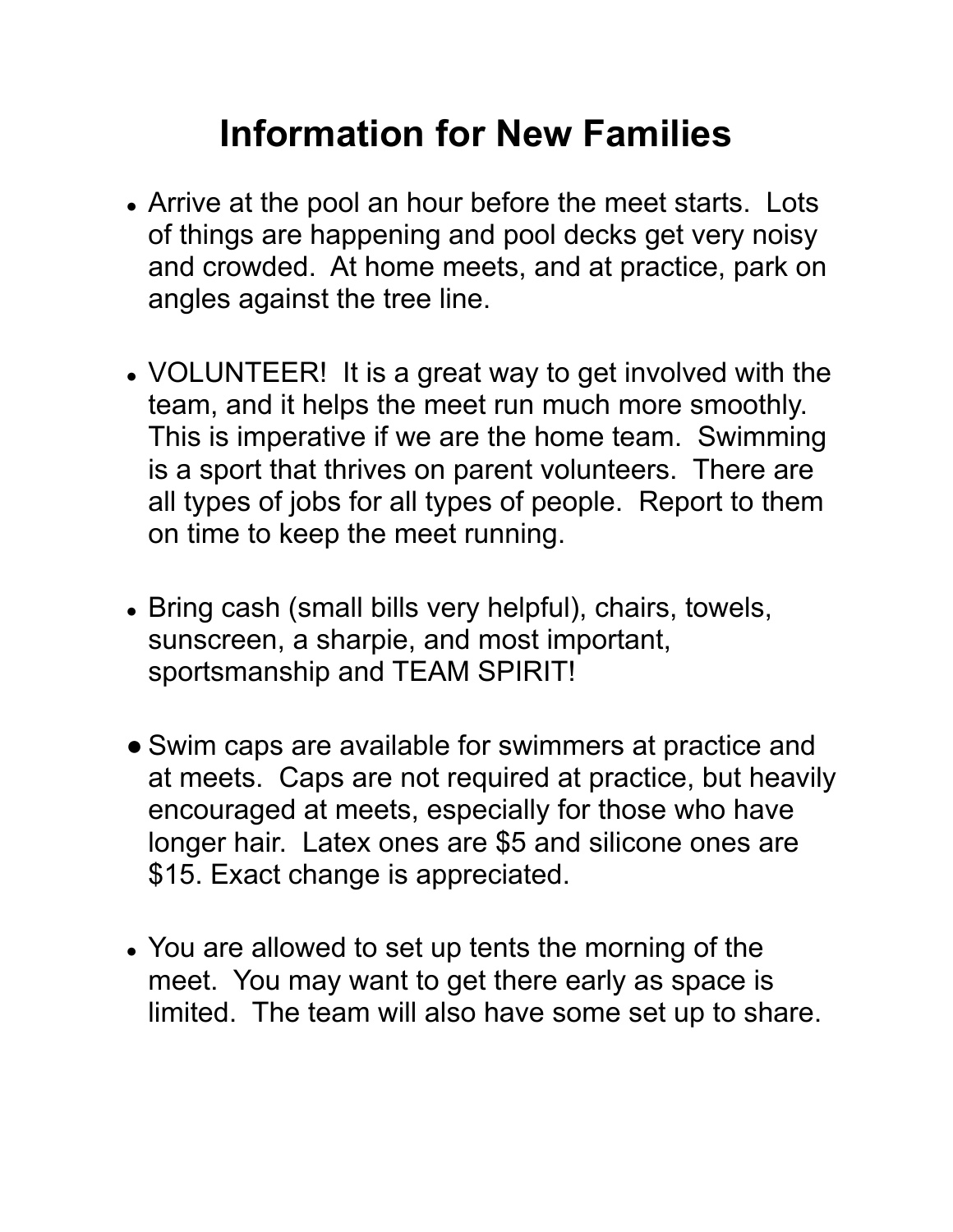- Everyone looks the same with caps and goggles on! Write your Event, heat, and lane numbers on your swimmer's hand/ arm to help the Clerk of Course parents. It helps them get where they need to go.
- Swimmers need to check in at the Clerk of Course before EVERY race. They need to report at least two events ahead of time. The announcer will help keep everyone on track. Events will not wait for missing swimmers.
- Bring lots of water. Meets can get VERY HOT! They last for several hours, so they need to be hydrated.
- If you need to leave early, please tell a coach. This is doubly important for those in end relays. They are the most fun part of the meet, and if one swimmer is missing, the entire relay doesn't get to swim. This is disappointing for everyone else.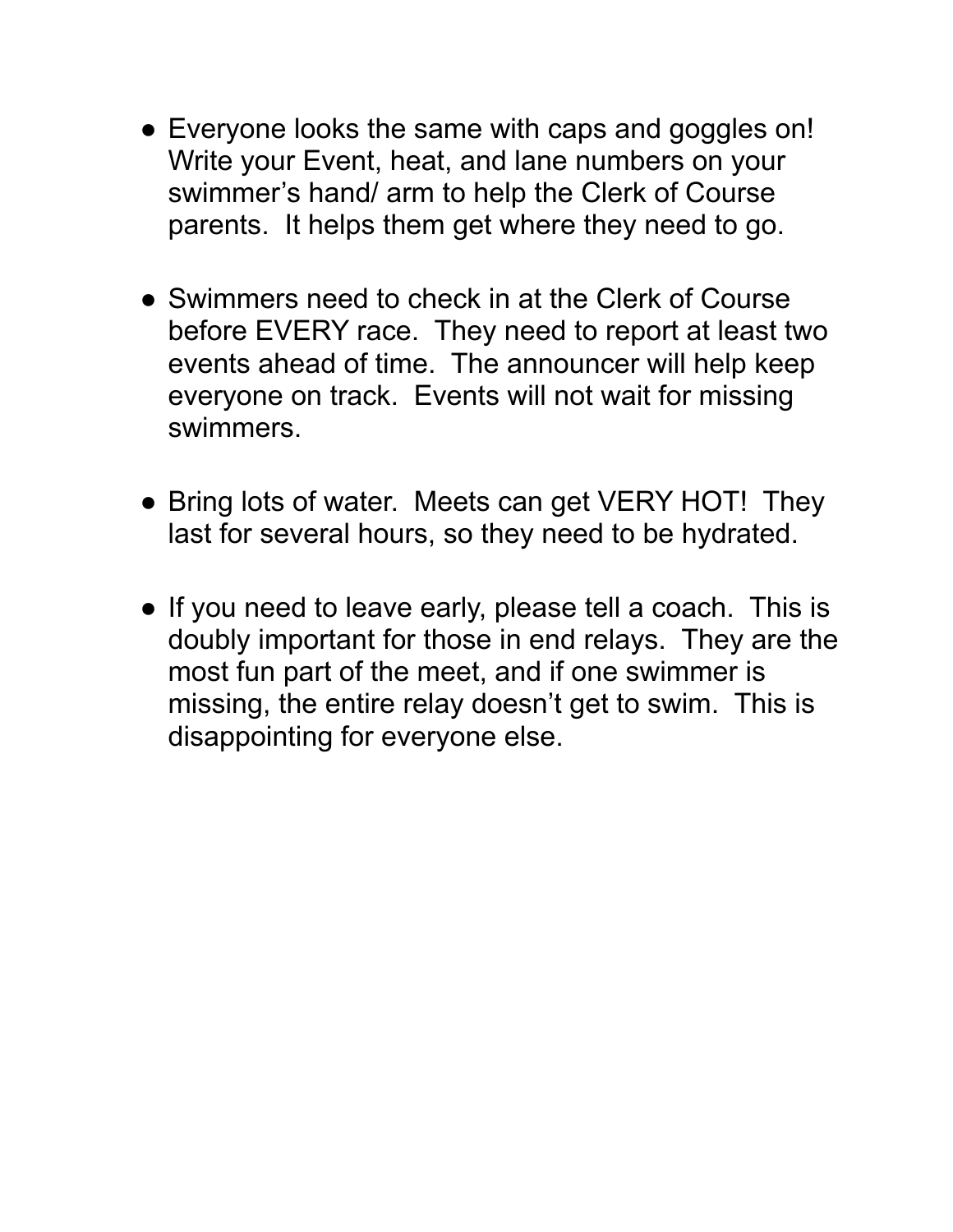# How Can I help?

- ●Swim team volunteers are imperative to the operations of a swim meet. Parents can help by signing up as timers (no training required), stroke & turn judges (clinic attendance required), and concessions.
- Concession volunteers are imperative to our home meet fund raising efforts & service and/or monetary contributions are always welcome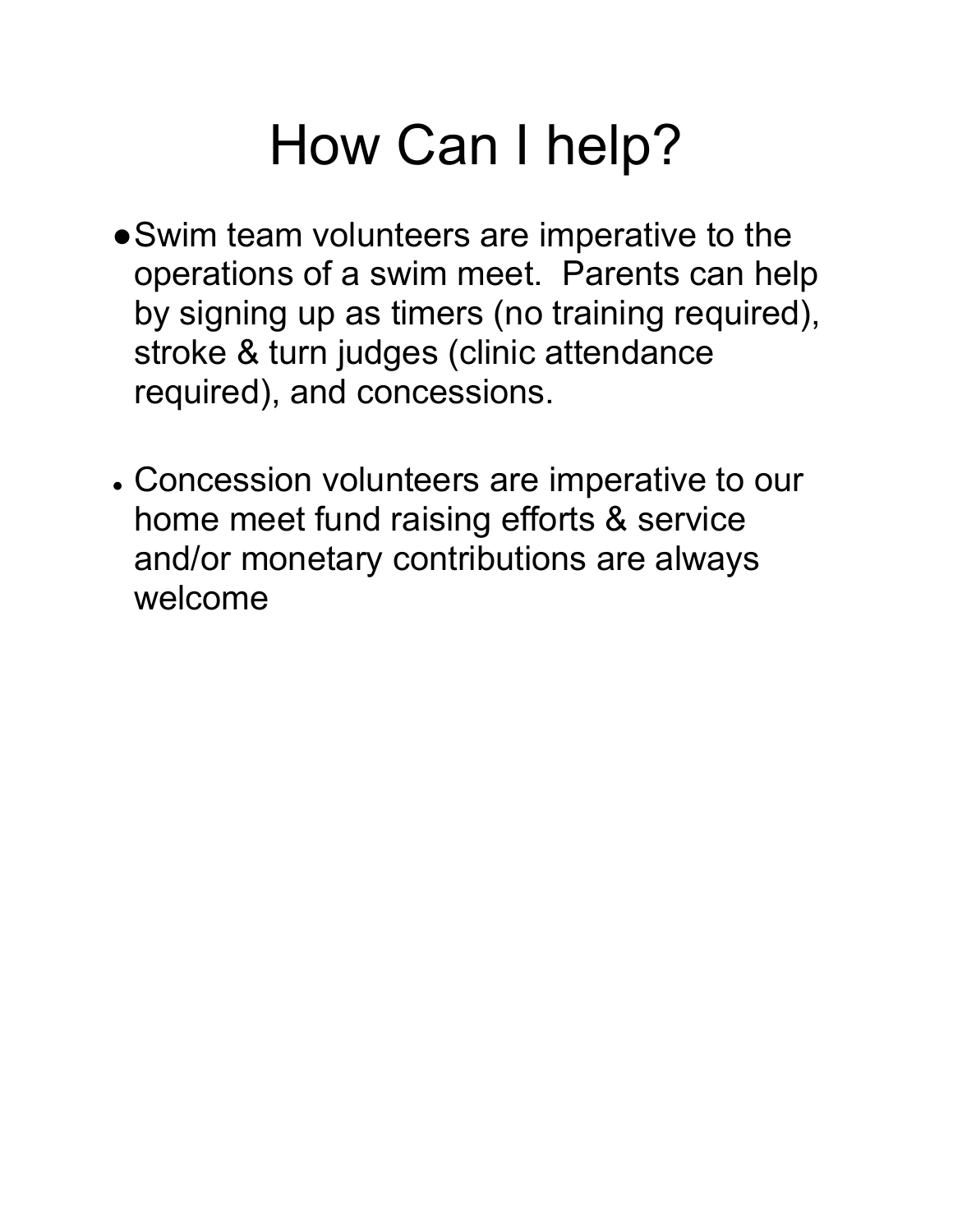### Pembroke Meadows Marlins' Sportsmanship And **Etiquette**

*For many years, the Pembroke Meadows Marlins, including the swimmers and parents, have prided themselves on outstanding sportsmanship, utmost respect for meet officials and swimmers, and unfailing courtesy to representatives of visiting teams. VBSL events are unavoidably long and frequently occur under hot and humid weather conditions. It is essential for everyone associated with the team to demonstrate Marlins sportsmanship and commitment to the team's success.*

- Get the most out of practice  $-$  swimmers are expected to attend at least three practices a week and be diligent during these hour-long sessions. Practices should be fun but they are exerting by design. The more you put in the more you get out.
- Interaction with Team Rep and Coaches. Be respectful to these team leaders. There are convenient times to speak to these individuals and other times when they are simply too busy to respond. Use common sense  $-$  you will find them more than willing to communicate.
- Please remember that there are not enough meet assignments for each swimmer to swim the maximum number of permitted events (15). Most swimmers will be assigned to fewer event, based upon their times and the number and talents of their teammates in their age group. Please accept your swimmer's assignment graciously.
- Swimmers still in the pool a particularly important Marlins tradition. Marlins' parents cheer equally for Marlins' swimmers and opponents' swimmers during the entire course of the swim. This may require special attention in the younger age groups where encouragement is most important.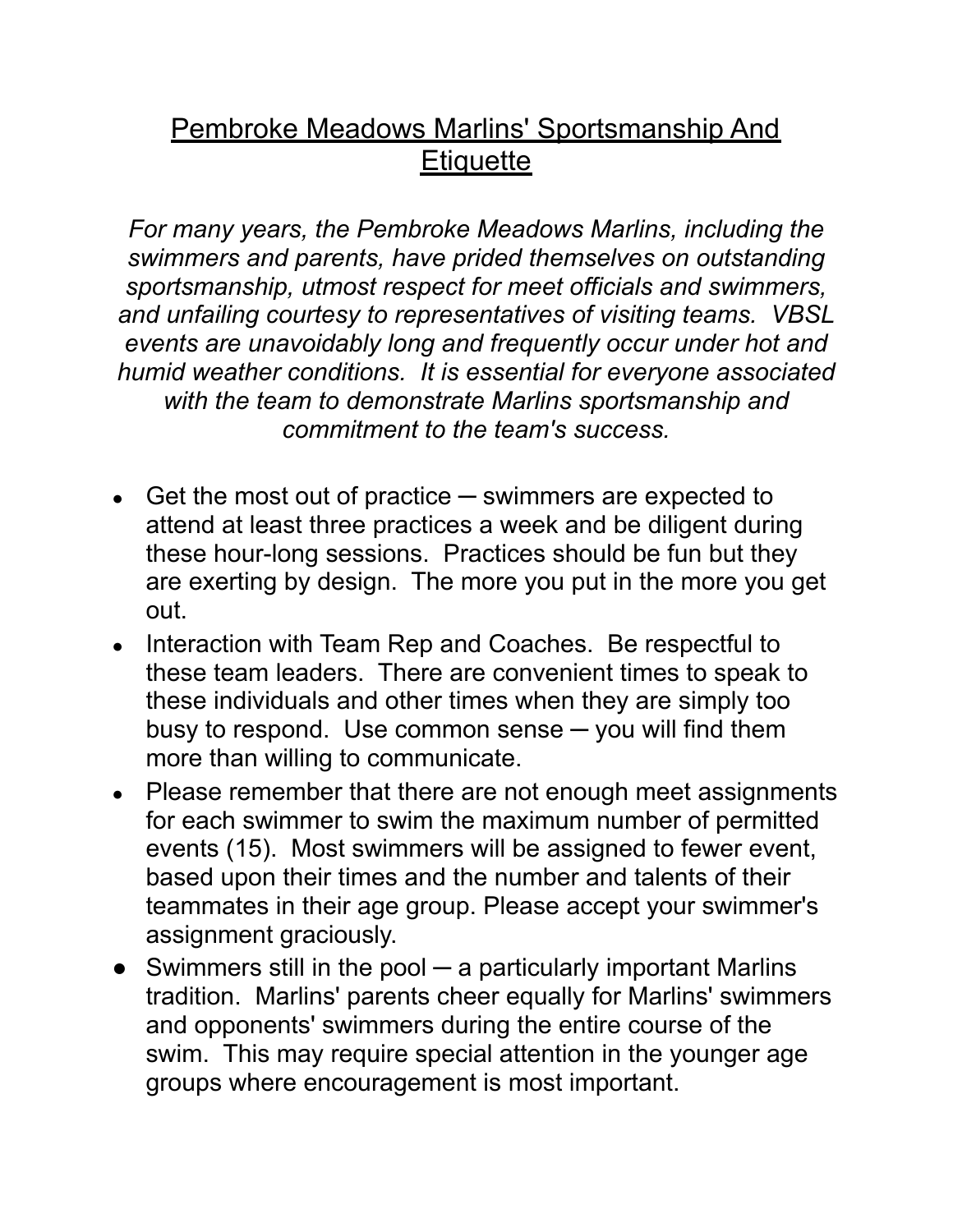- $\bullet$  Get involved  $-$  there are many volunteer duties in running a swim meet. The greater your involvement, the more enjoyment you will receive from your swimmer's participation and your own participation in the event. Being a spectator is fine, but being a volunteer participant is even finer. Team swimming is contagious. Allow yourself to catch the bug.
- Be on time timelines at practice and at meets is an essential ingredient for group success. It also demonstrates respect for the Coaches and the program. A swimmer arriving late for a meet will, by league rule, be scratched and not permitted to swim. This causes hard feelings which can be avoided. The complexity and coordination required for a VBSL meet are enormous and fully understood only by experienced team and meet officials. Do your part by arriving on time, volunteering and cheering for all.
- Remember that there is no "I" in meet. Our swim team requires the coordinated participation of approximately two hundred swimmers and many of their parents. It is a group endeavor in which there are opportunities for individual success, but the focus of the Coach and Team Rep will be on team success. Everyone's contribution is important, to it large or small. From the smallest six and under swimmer to the most experienced eighteen and under star, everyone is a Marlin and expected to contribute and appreciated when they do.
- $\bullet$  "We Swim to Win!"  $-$  This is the Marlins' slogan which refers to success in the pool and also in building winners in life. Obviously, both are important and at the center of everything that the Team does and strives to do.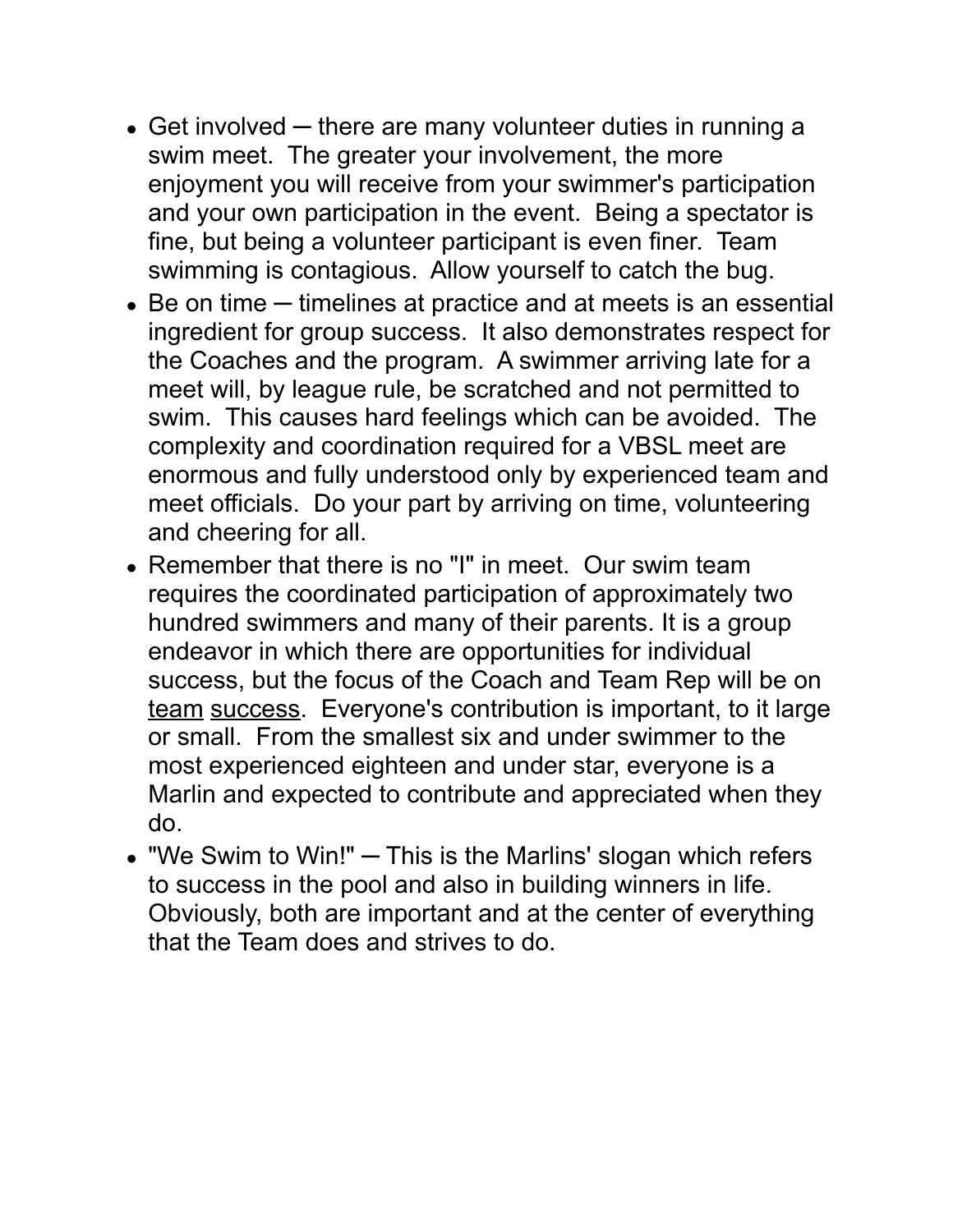### **2021 GLOSSARY FOR SURVIVAL AND/OR SUCCESS IN VBSL**

- **Adult/Coach Relay** ─ A voluntary relay for parents/ coaches occurring during intermission. Usually set up as one hundred meter mixed (male and female), freestyle relay. Parents form their own teams.
- **All-Stars** The league's concluding event in which swimmers who have qualified at the various Divisional Meets swim as individuals or as relay teams competing for league-wide honors. Swimmers qualifying for All-stars (and the Divisionals) are to be commended for their outstanding accomplishments. Selection for the All-stars generally indicates a season of extraordinary success and dedication by the swimmer, irrespective of the All-stars results. (NO ALL- STARS 2021)
- **Announcer** This individual will operate the public address system and call the events of the meet in sequence, directing swimmers to report to the Clerk of the Course approximately three to four events ahead of their time to swim. This is the parents' signal that it is time to deliver the children to the Clerk of the Course area. The Announcer will also identify which event is currently being run.
- **CTS** The Colorado Timing System we use at our home meets. Pembroke Meadows was the first team in the VBSL to adopt an all -computerized timing and scoring system with score board.
- **Clerk of the Course** (Zoo Keeper) ─ The Clerk of the Course, also sometimes referred affectionately as the Zoo Keeper, is that individual charged with gathering and lining up swimmers for their respective events. Swimmers must report to the Clerk of the Course several events before it is their time to swim. This is another challenging and thankless job, the plight of which can be significantly affected by either attentive or lax cooperation by parents. Parents of younger or inexperienced swimmers should identify the Clerk of the Course and his or her location prior to every meet so that children can be delivered in a timely fashion.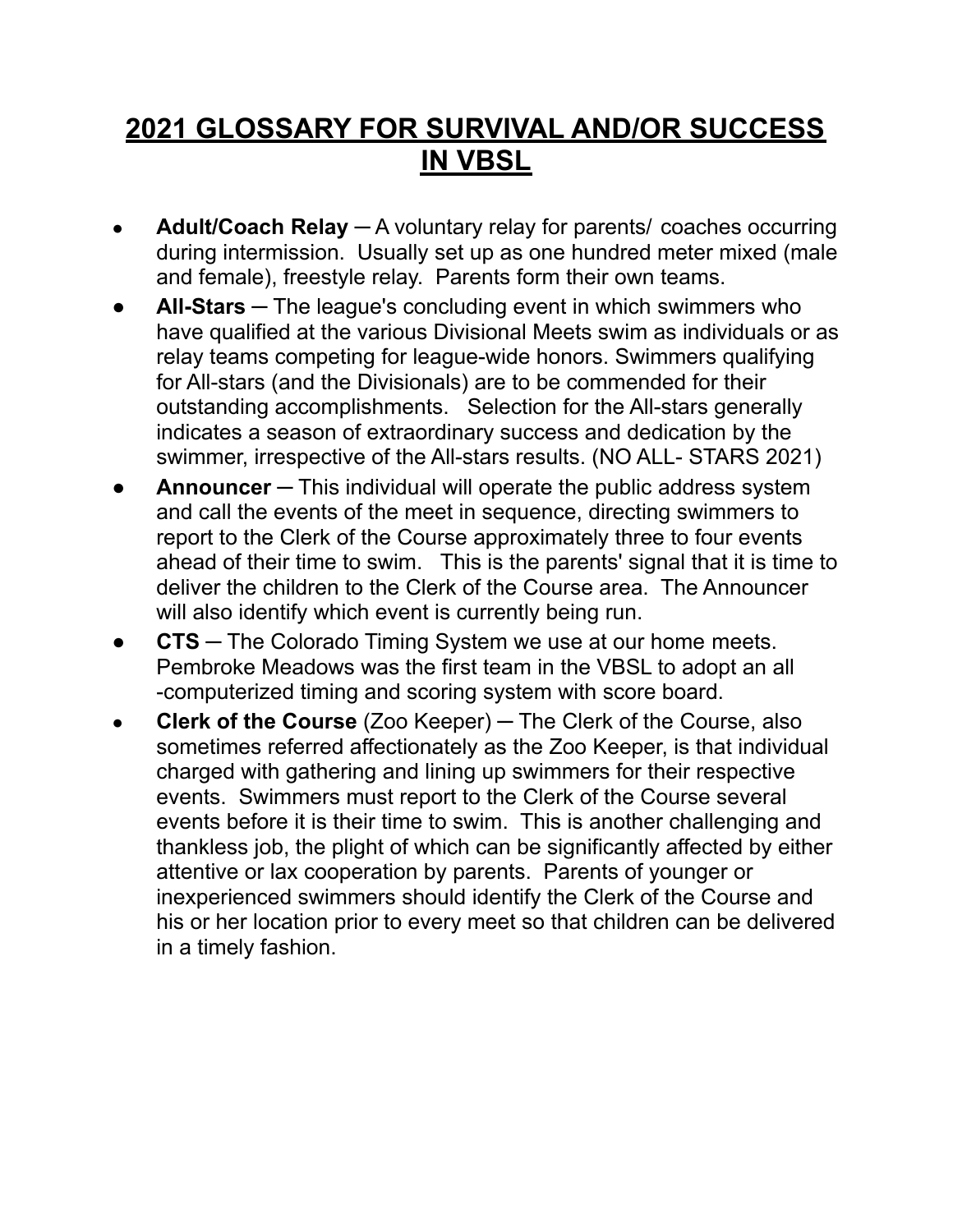- **Coach** One or more individuals who are in charge of the swimming aspects of the team. The Coach(es) will train and evaluate swimmers during the entire season. The Coach will make all decisions on the lineup of swimmers for each meet and the strategy for doings so. Coaches may be engaged in polite conversation before or after a practice but not during. Importantly, he or she is way too busy during an actual meet for anything other than "Hello, how are you doing?"
- **Concessions** Not a series of giving up when overmatched by the opponent, but financial lifeblood of the Marlins and other similar VBSL teams. Parent are asked to donate items for sale during home meets or alternatively contribute \$50 per season. Look for the sign-up sheets the week of a home meet. Profits go to the team. Concessions are worked by tireless, heat-resistant parents without whom, we would all be hungry, parched and generally lots more grumpy.
- **Disqualification** (DQ) Ruling by a stroke and turn official, confirmed by the Referee, or by the Referee that a swimmer has failed to perform all aspects of the required stroke, turn and or finish for an event. No points are awarded to the team if the swimmer is disqualified for an event. Disqualifications are not publicly announced but may be quietly communicated to the Coach or the swimmer so that improvement can be achieved.
- **Divisionals** Championship meet following the regular season. Each team in their division will send the top two swimmers (times) and the top relay time in each event to participate. There is a three regular season meet requirement to qualify. In order to provide opportunities for as many swimmers as possible, final participants will ultimately be coach discretion. Swimmers will be notified on the Sunday following the last regular season meet prior to Divisional Week.
- **Event** One of sixty-nine separate swims which occur during the course of the meet. An event may have several heats, two of which will be scoring heats and one or more of which will be exhibitions.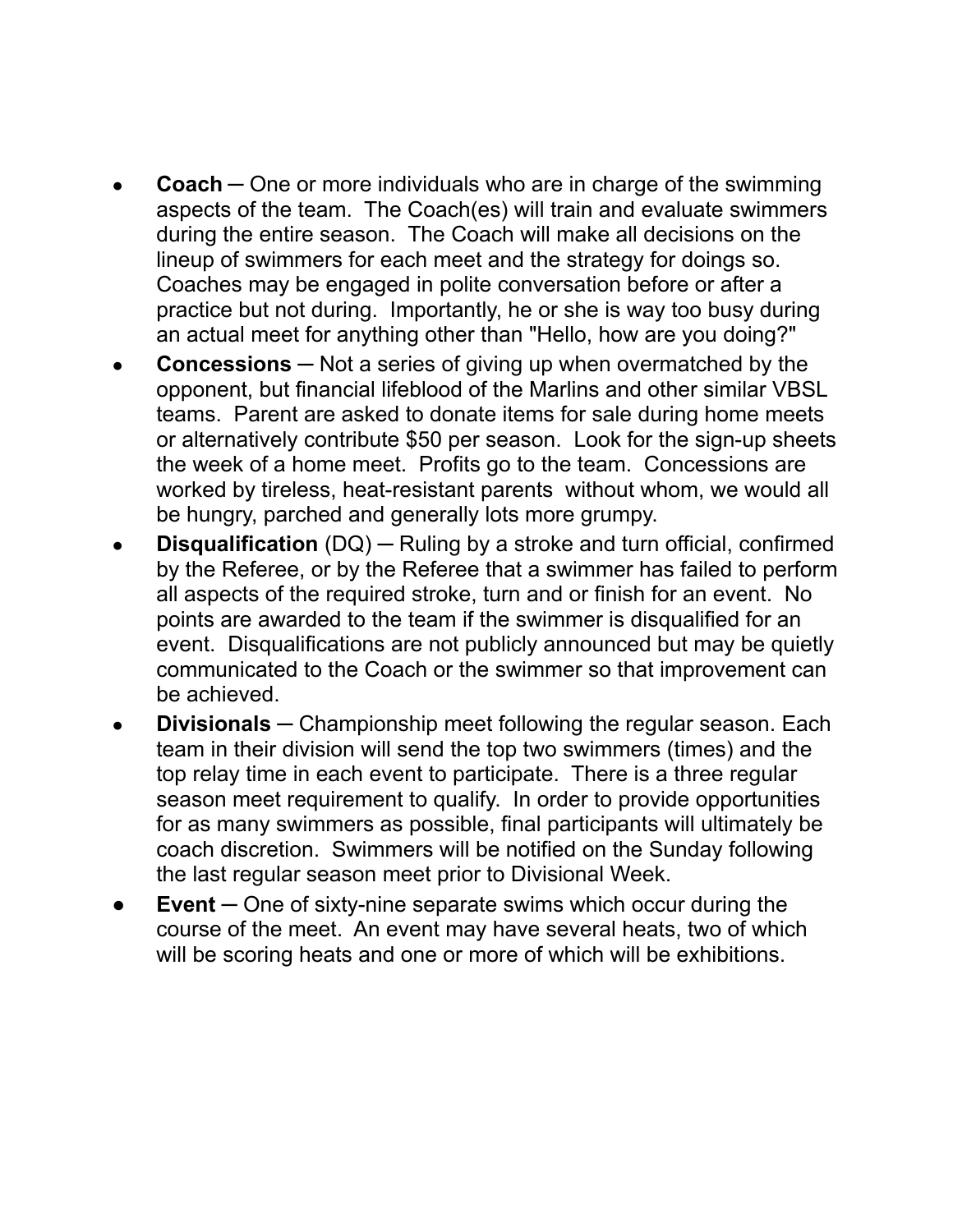## **Glossary**

- $\text{Heat}$   $-$  (1) A portion of an event involving up to six swimmers. All swimmers, regardless of heat assignment, may score for the team. Unlike previous years, each successive heat in an event is seeded with increasingly faster qualifying times. The final heat has the fastest qualifiers. (2) The endless, excessive and unavoidable atmospheric condition in which VBSL meets are conducted.
- **Lane Assignments** Lane assignments will be alternating by team. Lanes one, three and five will be used by one team and lanes two, four and six (if pool has six lanes) will be used by the other. Lane assignments are generally assigned based upon previous times. The center lanes are assigned to those swimmers who are expected to swim the fastest times within each heat.
- **Dolphin Division** Division of the VBSL to which the Pembroke Meadows Marlins are currently assigned. Yes, that's very confusing. The dolphin Division is the top Division in the VBSL. Every year, each team's time-in-water performance is ranked for placement into a Division for the following year. The fastest six (least time-in-water) are placed in the Dolphin Division. In 2005, we finished undefeated in the top (Dolphin) division. In 2006, we finished second. In 2007 we again finished undefeated, won the Dolphin Divisional Meet and our swimmers achieved the best results at All-Stars.
- **Meet Intermission** A ten-minute break between events 38 and 39. This provides the only opportunity during the meet for swimmers and spectators to cool off in the pool. May be a survival essential. Support our Concessions before, during and after this period.
- **Myrtle the Marlin** Our team mascot who can be seen breaking the water in her customary place at all home meets.
- **Pembroke Meadows Marlins** Our VBSL swim team proudly assigned to the Dolphin Division. This team displays great spirit and sportsmanship and features the slogan, "**We Swim to Win**."
- **Referee** The senior meet official, necessarily neutral (although also a parent). The Referee is in overall control of the pool deck during a meet and makes final decisions on stroke and turn disqualifications and resolves irregularities. He or she is your best friend if the meet is moving quickly and is probably not to blame if the meet is not moving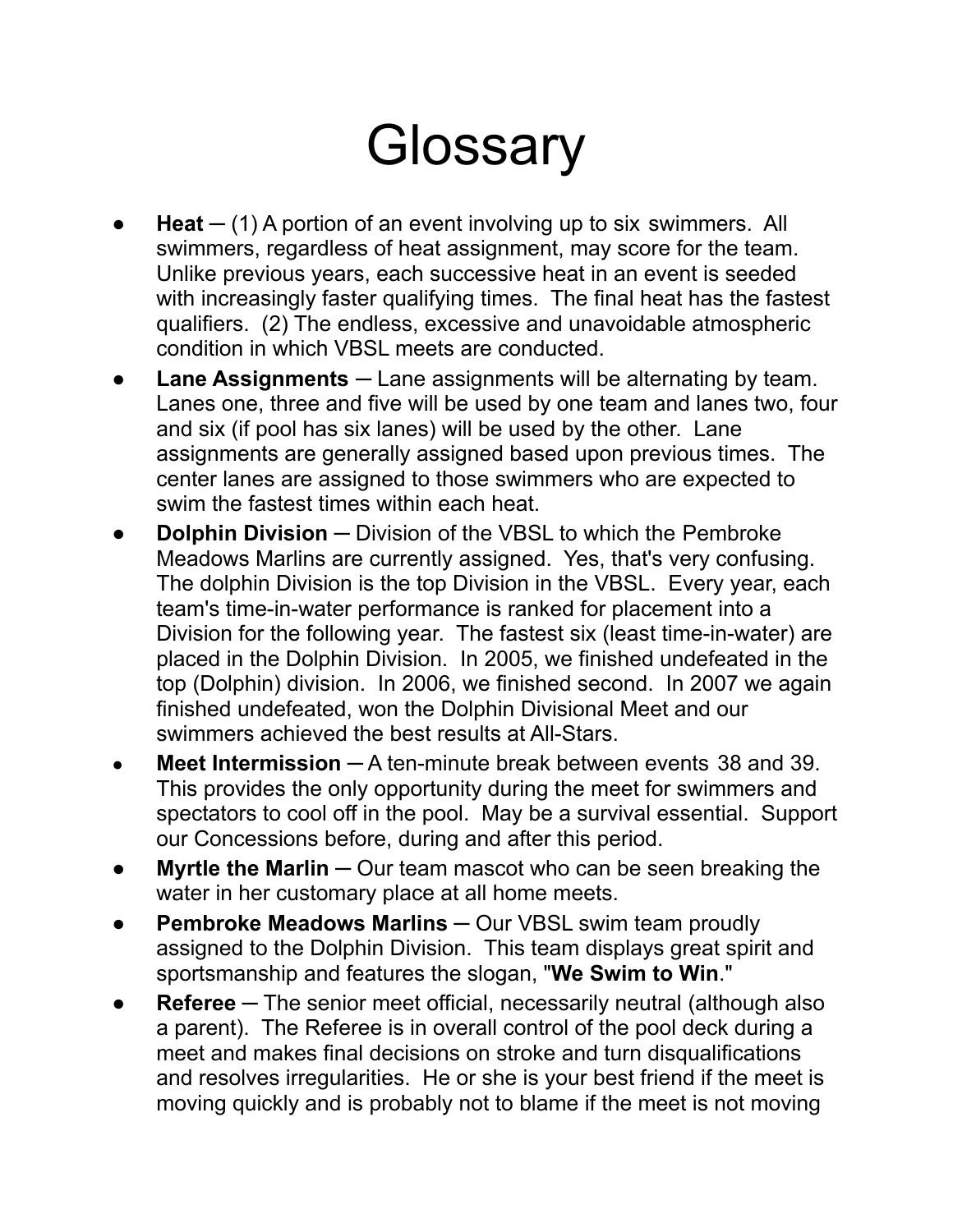along. Please appreciate your Referee as he/she has a job similar to an air traffic controller and is trying to make sure nothing crashes, including the CTS. One or more Administrative Referees, who are also experienced meet officials, may assist in meet management and disqualifications.

- **Runners** Volunteers who carry meet paperwork as necessary from the Clerk of the Course to the Timers, from Stroke and Turn Judges to the Referee, and from the Referee to the Scorers. Runners are essential volunteers who have a significant role in determining whether the meet is well run and timely.
- **Scorers** Parent volunteers who record the event times, keep the score for the meet, and write ribbons for the swimmers. The Scorers are NOT to be disturbed during the course of a meet, particularly to ask which team is in the lead.
- **Stroke and Turn Judges** ─ These individuals are trained, meet officials who rule on whether the appropriate stroke, turn (if applicable) and finish have been accomplished by each swimmer. They work the pool deck and must be given room to work by spectators and timers. They have the authority to recommend disqualification of swimmers for a particular event and do so if necessary. Their decisions should never been challenged by a parent. Note: Any comments about meet officials, including Stroke and Turn Judges, should be directed to the Team Rep.
- **Team Representative** ─ Those individuals charged with the overall administration of the team. An enormous and thankless job requiring unbelievable organizational skills, the tact of a master diplomat, a knack for computers, and hundreds of hours of labor. The Team Rep performs virtually all administrative duties regarding the team and interacts with league officials. Works closely with the Coach in preparing for and administering each meet. Is an unpaid volunteer and is not be confronted or challenged at any time.
- **Timers** Fifteen to eighteen individuals who operate stop watches, timing buttons and record the times of the swimmers. Timers are essential volunteers for every meet. This job requires no previous experience but does require good concentration and stamina. Is an excellent way to become involved in meet administration and getting to know others with similar interests.
- **Tommy Horvatic Award** ─ Memorial award given annually to the Marlin swimmer who best demonstrates the spirit, courage and good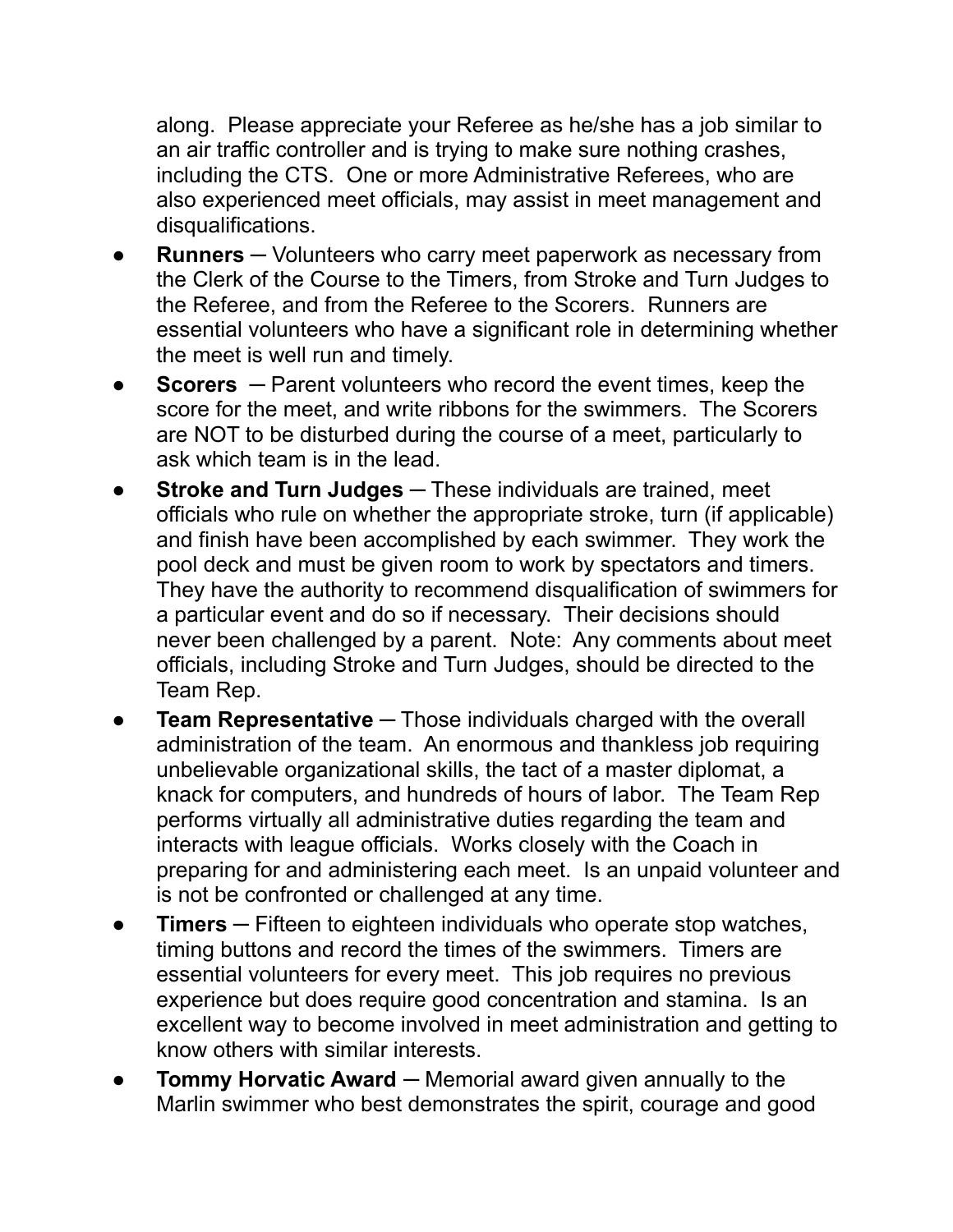sportsmanship of the late Tommy Horvatic. Tommy was a Marlin swimmer who was tragically killed in an accident and whose memory and spirit are preserved from year to year by vote of the older members of the team.

- **Tower of Bob** ─ The structure supporting our scoreboard, the first and still one of the few used in VBSL swimming, designed and built by long-time Marlin parent and VBSL league official Bob Weinstein.
- **Virginia Beach Swim League (VBSL)** ─ An organization of swim teams divided into four divisions of six teams each for dual meets; conducts divisional meets and all-stars.